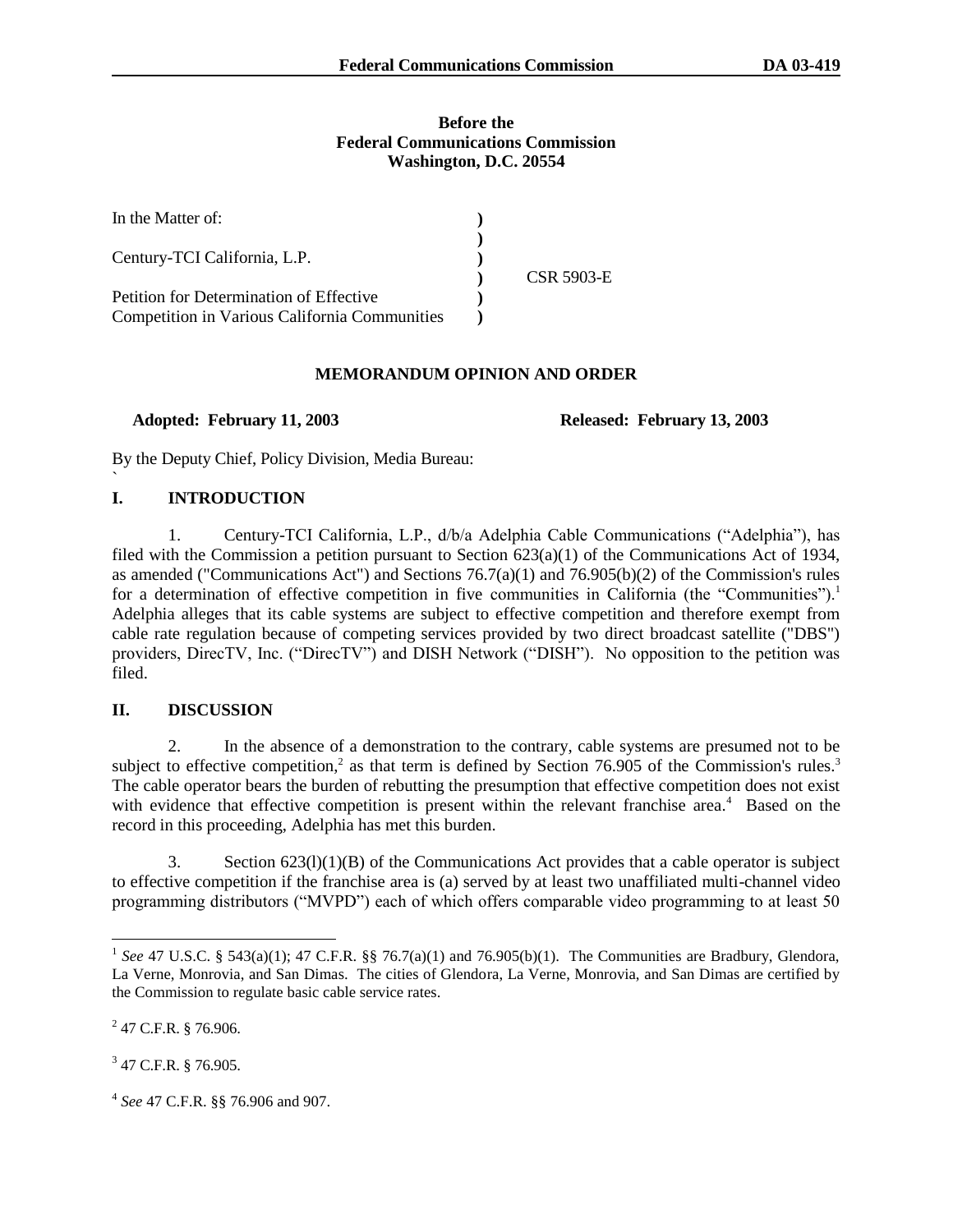percent of the households in the franchise area; and (b) the number of households subscribing to programming services offered by MVPDs other than the largest MVPD exceeds fifteen percent of the households in the franchise area. $\frac{5}{5}$ 

4. Turning to the first prong of the competing provider test, DBS service is presumed to be technically available due to its nationwide satellite footprint, and presumed to be actually available if households in a franchise area are made reasonably aware that the service is available.<sup>6</sup> Adelphia has provided evidence of the advertising of DBS service in the news media serving the Communities.<sup>7</sup> With respect to the issue of program comparability, we find that the programming of the DBS providers satisfies the Commission's program comparability criterion because the DBS providers offer at least 12 channels of video programming, including at least one non-broadcast channel.<sup>8</sup> We find that Adelphia has demonstrated that the communities are served by at least two unaffiliated MVPDs, namely the two DBS providers, each of which offers comparable video programming to at least 50 percent of the households in the franchise area. Adelphia also demonstrated that two DBS providers are physically able to offer MVPD service to subscribers in the Communities, that there exists no regulatory, technical, or other impediments to households within the Communities taking the services of the DBS providers, and that potential subscribers in the Communities have been made reasonably aware of the MVPD services of DirecTV and DISH.<sup>9</sup> Therefore, the first prong of the competing provider test is satisfied.

5. The second prong of the competing provider test requires that the number of households subscribing to MVPDs, other than the largest MVPD, exceed 15 percent of the households in a franchise area. Adelphia sought to determine the competing provider penetration in the Communities by purchasing a report from SkyTrends that identified the number of subscribers attributable to the DBS providers in the Communities on a five-digit zip code basis.<sup>10</sup> Adelphia asserts that it is the largest MVPD in the Communities because Adelphia's subscribership exceeds the aggregate DBS subscribership for those franchise areas.<sup>11</sup> Based upon the aggregate DBS subscriber penetration levels as reflected in Attachment A, calculated using Census 2000 household data, we find that Adelphia has demonstrated that the number of households subscribing to programming services offered by MVPDS, other than the largest MVPD, exceeds 15 percent of the households in the Communities.<sup>12</sup> Therefore, the second prong of the competing provider test is satisfied. Based on the foregoing, we conclude that Adelphia has submitted sufficient evidence demonstrating that its cable systems serving the Communities set forth on Attachment A are subject to effective competition.

 5 47 U.S.C. §543(1)(1)(B); *see also* 47 C.F.R. §76.905(b)(2).

<sup>6</sup> *See MediaOne of Georgia*, 12 FCC Rcd 19406 (1997).

<sup>7</sup> *See* Adelphia Petition at 4 and Exhibit A.

<sup>8</sup> *See* 47 C.F.R. §76.905(g); *see also* Adelphia Petition at 5 and Exhibits B, C, and D.

*<sup>9</sup>* Adelphia Petition at 3-4.

<sup>10</sup> *Id*. at 7 and Exhibit F.

 $11$  *Id.* at 6 and Exhibit E.

 $12$  *Id.* at 7-9 and Exhibit G.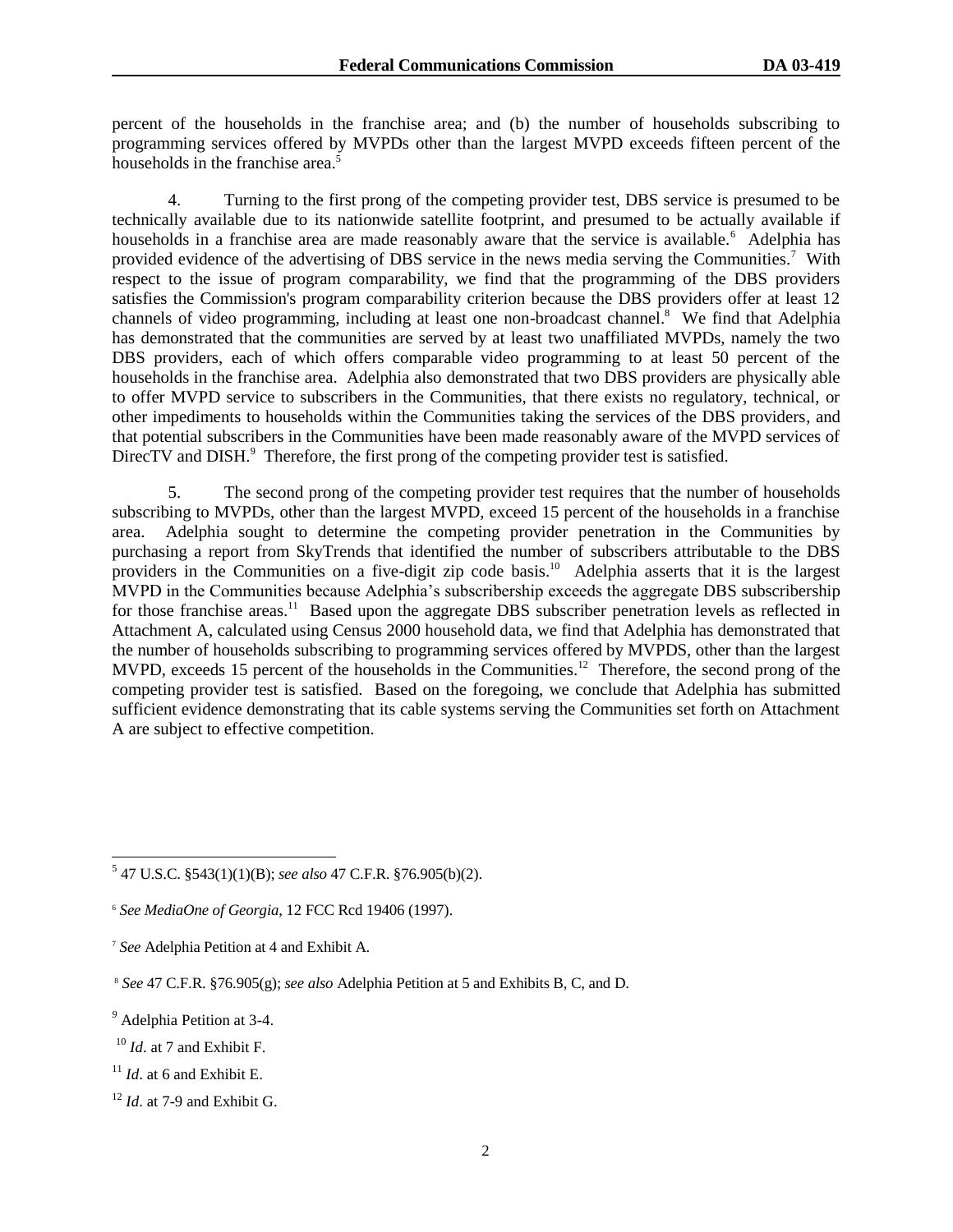## **III. ORDERING CLAUSES**

6. Accordingly, **IT IS ORDERED** that the petition for a determination of effective competition filed in the captioned proceeding by Century-TCI California, L.P., d/b/a Adelphia Cable Communications, **IS GRANTED**.

7. **IT IS FURTHER ORDERED** that the certifications of Glendora, La Verne, Monrovia, and San Dimas, California to regulate basic cable service rates **ARE REVOKED**.

8. This action is taken pursuant to delegated authority pursuant to Section 0.283 of the Commission's rules.<sup>13</sup>

FEDERAL COMMUNICATIONS COMMISSION

Steven A. Broeckaert Deputy Chief, Policy Division, Media Bureau

l  $^{13}$  47 C.F.R. §0.283.